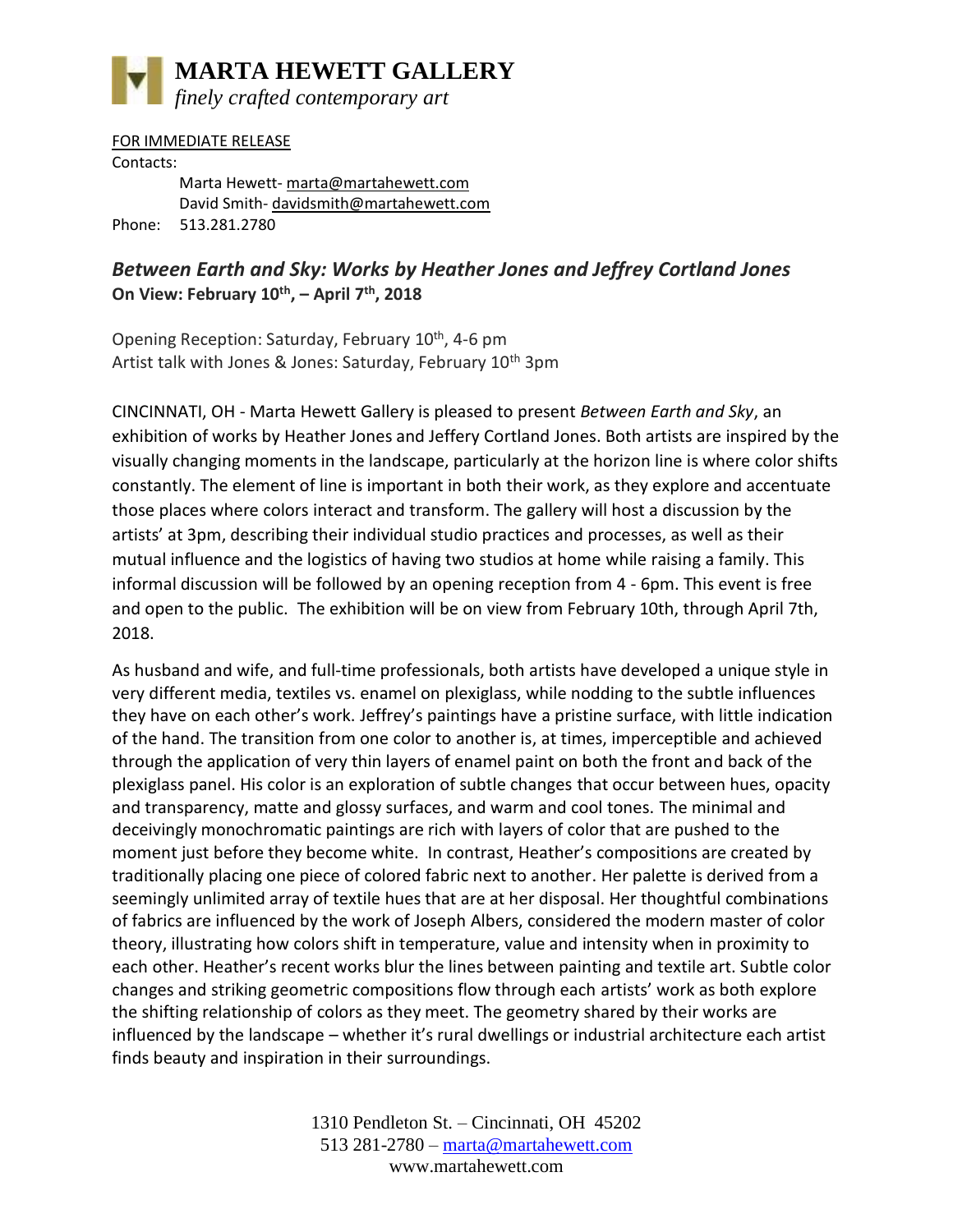

## **Artist Biographies:**

**Heather Jones** is an artist, designer, and educator whose work questions and pushes traditional conceptions of both quilt making and painting. Her work is represented by Imlay Gallery, Montclair, NJ. She is a three-time winner of the Project Modern Quilt Design competition and a two-time finalist for the Martha Stewart American Made Awards. Her work has been exhibited widely at venues including the Taft Museum of Art, Cincinnati, OH (solo); Marta Hewitt Gallery, Cincinnati, OH; Iowa Quilt Museum, Winterset, IA; New England Quilt Museum, Lowell, MA; Boecker Contemporary, Heidelberg, Germany; Art on Paper Fair, New York, NY; the University of California, Berkley, CA; Raygun Projects, Toowoomba, Australia; and the University of Dayton, Dayton, OH. Heather's first book, Quilt Local: Finding Inspiration in the Everyday was released in October 2015 by STC Craft, an imprint of Abrams, New York. Heather's work has been featured in numerous books and magazines such as Martha Stewart Living; Lucky Spool's Essential Guide to Modern Quilt Making; Modern Patchwork; Modern Quilting Magazine; and Curated Quilts. She teaches quilting and design workshops across the country, offers online classes through Creativebug.com, and has appeared on PBS's Quilting Arts TV and Fresh Quilting. A native Cincinnatian, Heather studied art history at the University of Cincinnati's College of Design, Art, Architecture, and Planning, earning both a Bachelors of Arts and Masters of Arts (ABT). She currently lives just outside the city on a small farm with her husband Jeffery Courtland Jones and two young children.

**Jeffrey Cortland Jones** is a painter, curator, and professor who lives in Southwestern Ohio. His work is represented by Angela Meleca Gallery, Columbus, OH; Galleri Urbane, Dallas + Marfa, TX; Gallery IMA, Seattle, WA; Kathryn Markel Fine Arts, New York, NY; TW Fine Art, Brisbane, Australia; and @Gallery, Edinburgh, Scotland. Jeffrey's work has been widely exhibited and has been written about in the Wall Street Journal (where Peter Plagens wrote that his solo exhibition at Kathryn Markel Fine Arts was "the best thing in a back room I've seen in a long time,") Art LTD magazine, Contemporary Art Review LA, WideWalls, showcased twice in the national publication New American Paintings, and featured in over 150 exhibitions since 2010. He has had solo exhibitions at Kathryn Markel Fine Arts, New York; Boecker Contemporary, Heidelberg, Germany; Pratt Institute, Brooklyn; Raygun Projects, Toowoomba, Australia; Galleri Urbane, Dallas; RZT Gallery, Las Vegas; SomeWalls, Oakland; Weston Art Gallery, Cincinnati; and Gray Contemporary, Houston; and has been included in group exhibitions at Jamie Brooks Fine Art, Los Angeles, Cheryl Hazan Contemporary, New York; Lyons Wier Gallery, New York; Skibum MacArthur, Los Angeles; Centre d'art Contemporain, Metz, France; the Elmhurst Art Museum, Chicago; Matthew Rachman Gallery, Chicago; Trestle Gallery, Brooklyn; Zeitgeist Gallery, Nashville; Lewisham Arthouse, London, England; Mini Galerie, Amsterdam,

> 1310 Pendleton St. – Cincinnati, OH 45202 513 281-2780 – [marta@martahewett.com](mailto:marta@martahewett.com) www.martahewett.com